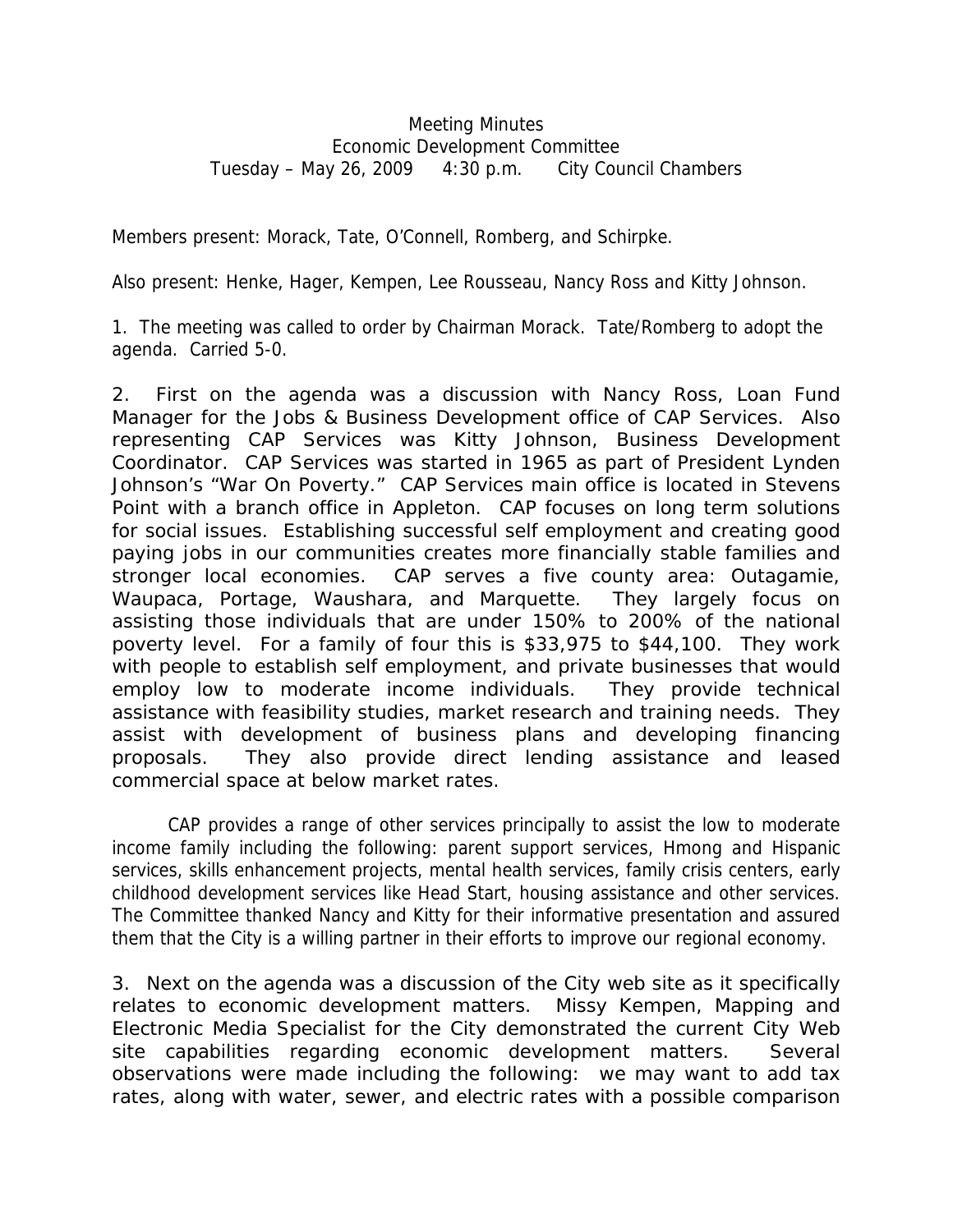to other local communities; a suggestion to move the Economic Development Committee agendas and minutes to the "Economic Development" pull down menu while at the same time having them available elsewhere with other agendas and minutes; and take the "Business Assistance" flyer and put in links to the sites outlined in the document. The Committee then reviewed what several other communities do on their web site for economic development purposes. Gary and Missy will be following up on this matter and working on some updates and changes to our web page.

4. There had been a suggestion by our listing agent Stuart from Bomier Properties that the City develop a bullet point document identifying all assistance that the City may be able to bring to the table when a prospective client may be considering acquisition of the former Simmons property. Kent had prepared such a listing and took it before the Finance and Personnel Committee. This list was approved by the Committee and referred to the Economic Development Committee for review. The Committee reviewed the listing and agreed with its contents.

5. The Committee reviewed a memo prepared by Kent regarding his economic development contacts over the past month. The Committee also reviewed the minutes from the April 1 Chamber of Commerce Board of Directors meeting, the April  $30<sup>th</sup>$  Forward New London group meeting, the April 30 Waupaca County Economic Development Corporation Board of Directors meeting and the May 6<sup>th</sup> Chamber of Commerce Board of Directors meeting.

 A general discussion occurred regarding what questions should be made when Kent makes his visits to local industry. Questions such as these were suggested: what related businesses is the local industry aware of that may have an interest in locating closer to their supplier here in the City; how can the City be of assistance to the local business and are they satisfied with the services that they receive; is there anything that we can do differently to make their business more successful? It was also suggested that we interview businesses that have left the City and also interview new businesses locating here.

6. As part of the Waterfront Initiative planning project the consulting firm, Ayres and Associates, provided a very informative "gap analysis" that looks at retail demand and supply numbers for areas 10 minutes, 15 minutes and 30 minutes away from New London. The financial analysis identifies where there are "gaps" in local retail services. The Committee reviewed this material in detail and thought it would be very helpful for individuals considering opening a new retail business.